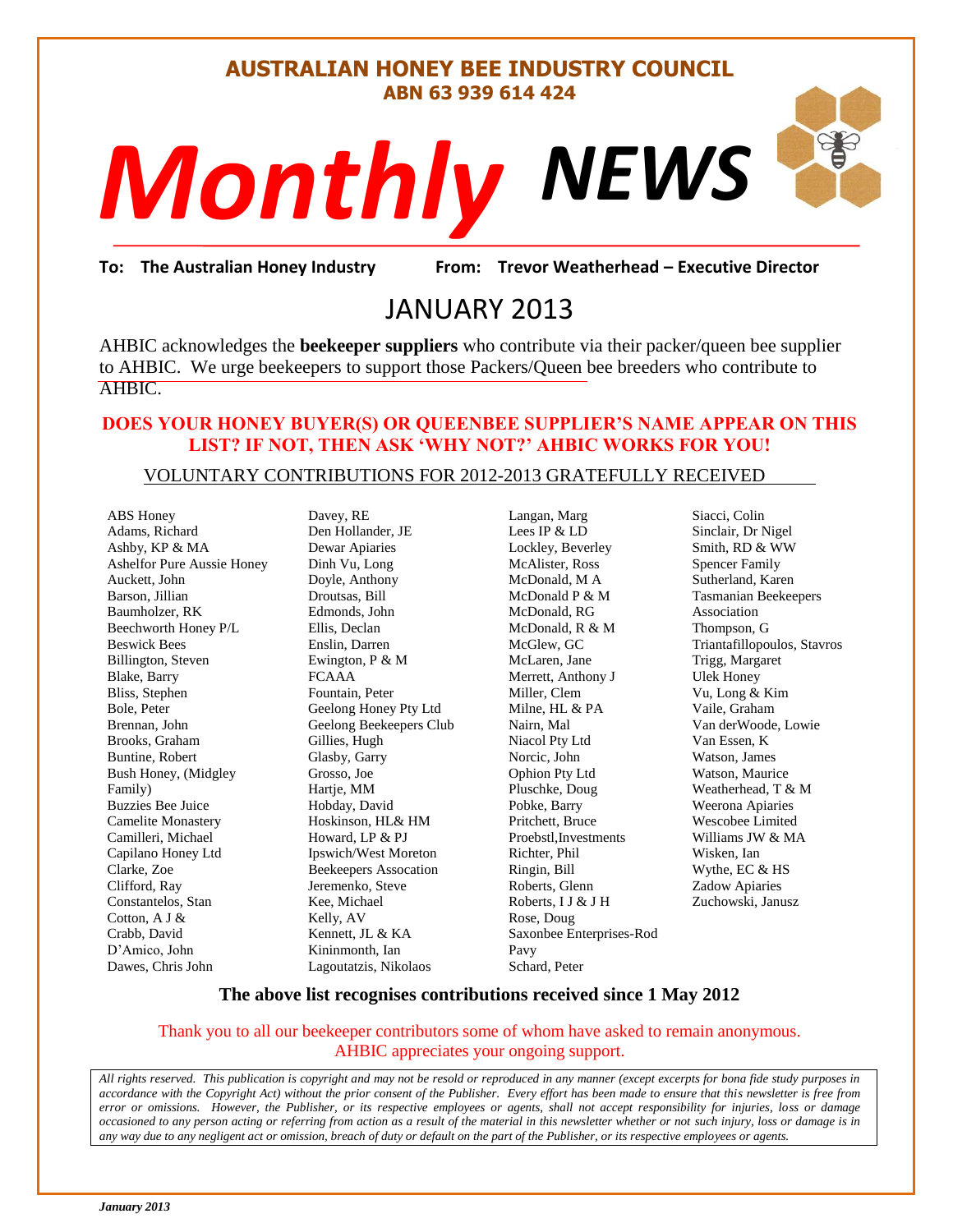#### **FAREWELL KEITH MCILVRIDE**

Keith McIlvride passed away on Saturday 5 January, 2013 after a long battle with prostate cancer. His funeral was held on Wednesday 9 January in Sydney.

Keith will be long remembered for his contribution to the beekeeping industry in Australia, particularly New South Wales being President there for many years. On the national front, Keith was involved in several areas.

He was President of the Federal Council of Australian Apiarists' Associations (FCAAA).

As one of the participants on the trip to Russia to bring back some breeding stock of Caucasian bees, they took the opportunity to visit Professor Rutter at Oberusal on the trip back. Whilst the stock was quite gentle in Russia, for some unknown reason, it was not as gentle when reproduced here in Australia.

Keith was a member and later Chairman of the Honey Bee Research and Development Committee (HBRDC) of the Rural Industries Research and Development Corporation (RIRDC).

Keith was on the Organising Committee for the 2007 Apimondia in Melbourne. Keith was in charge of scientific programming and the smooth running of those sessions was a tribute to Keith's work.

Keith was also on the Executive of the Australian Queen Bee Breeders Association (AQBBA). Keith carried out Artificial Insemination (AI) of queen bees and supplied breeding stock to many in the industry.



Keith receiving his AHBIC Award of Excellence from Chairman Lindsay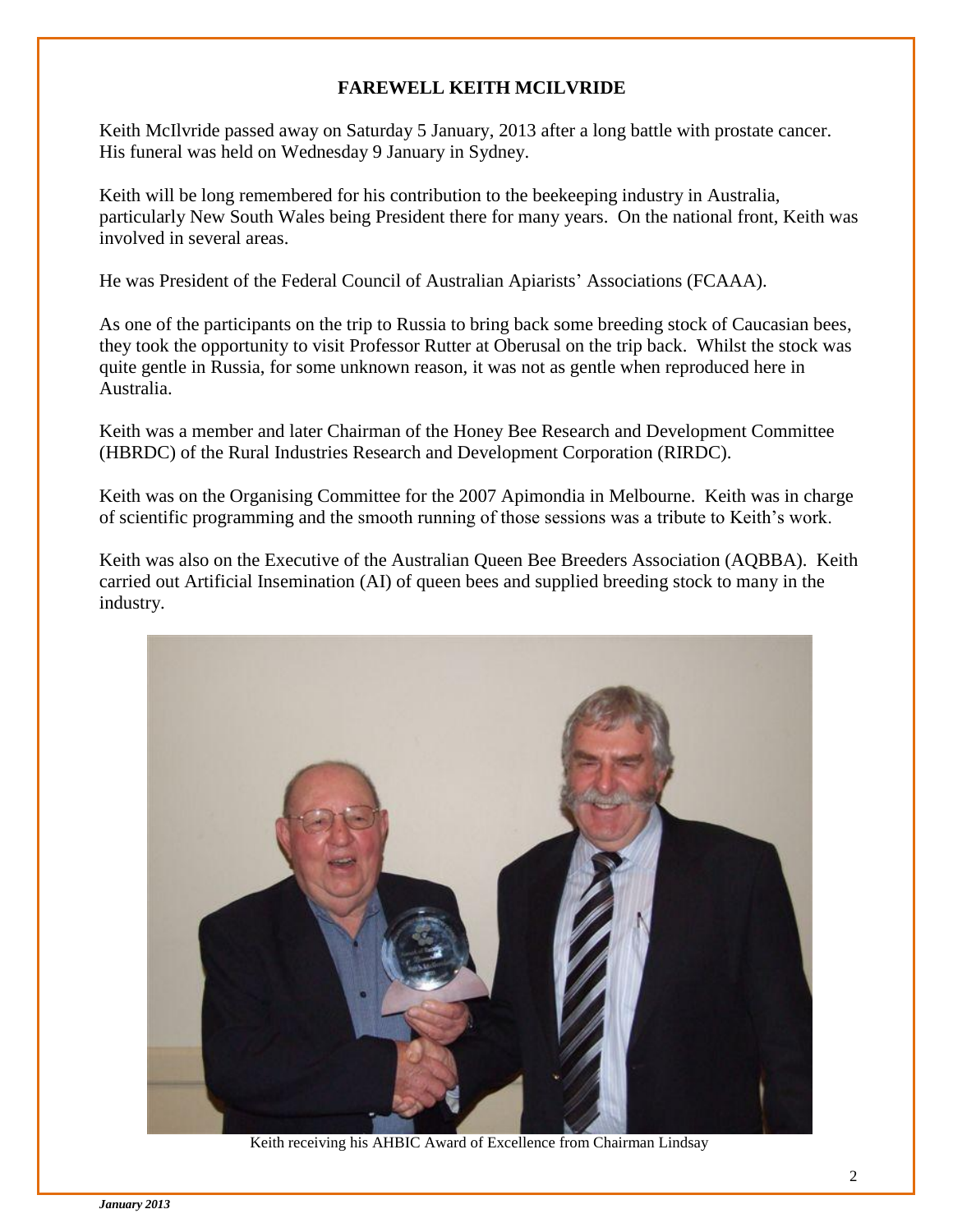#### **NEW YEARS GREETING**

On behalf of AHBIC, I would wish you all the best for 2013. The past year has not been without its challenges. However the New Year should be looked on as an opportunity to take our industry forward.

This year shapes up with some significant changes possible in our industry. To mention a few we have the AFB workshop in March which is looking at finding a solution to an ever increasing problem. We have the Transition to Management Plan for the Asian bee due to end on 30 June. The weather in some States is not what we would wish for and there have been bushfires in many States.

If you have issues that you feel need addressing please bring them forward so that they can be considered.

*Lindsay Bourke Chairman*

#### **NEW AHBIC CONTACT DETAILS**

Trevor Weatherhead has taken over the role of Executive Director. The new contact details are:-

P.O. Box 4253 Raceview Q 4305

Phone 07 5467 2265

Email remains the same [ahbic@honeybee.org.au](mailto:ahbic@honeybee.org.au)

There is a redirection order on the PO Box in Sydney and the old phone number has a message on it.

#### **AFB WORKSHOP**

A workshop on AFB is being held in Canberra on 14 & 15 March, 2013. This is in response to the motion passed at the last AHBIC AGM setting up a Committee, under the Chairmanship of Craig Klingner, to look at a national approach to AFB. This is the first step in seeing what can be done.

An issues paper has been prepared by Michael Clarke and has been circulated to all participants from all States, both industry and Government.

Industry is fortunate to have the involvement and support of Plant Health Australia (PHA) and the Honey Advisory Committee (HAC) of the Rural Industries Research and Development Corporation (RIRDC).

#### **VOLUNTARY CONTRIBUTIONS**

Over the past few months AHBIC has received many voluntary contributions. We would like to thank those who have contributed and also encourage others to contribute to help the work of AHBIC.

Many contributions have come by way of a direct debit into the AHBIC bank account. Unfortunately in many cases we do not know who has made that contribution as there was no name. If doing a direct debit please include your name so we know who it is.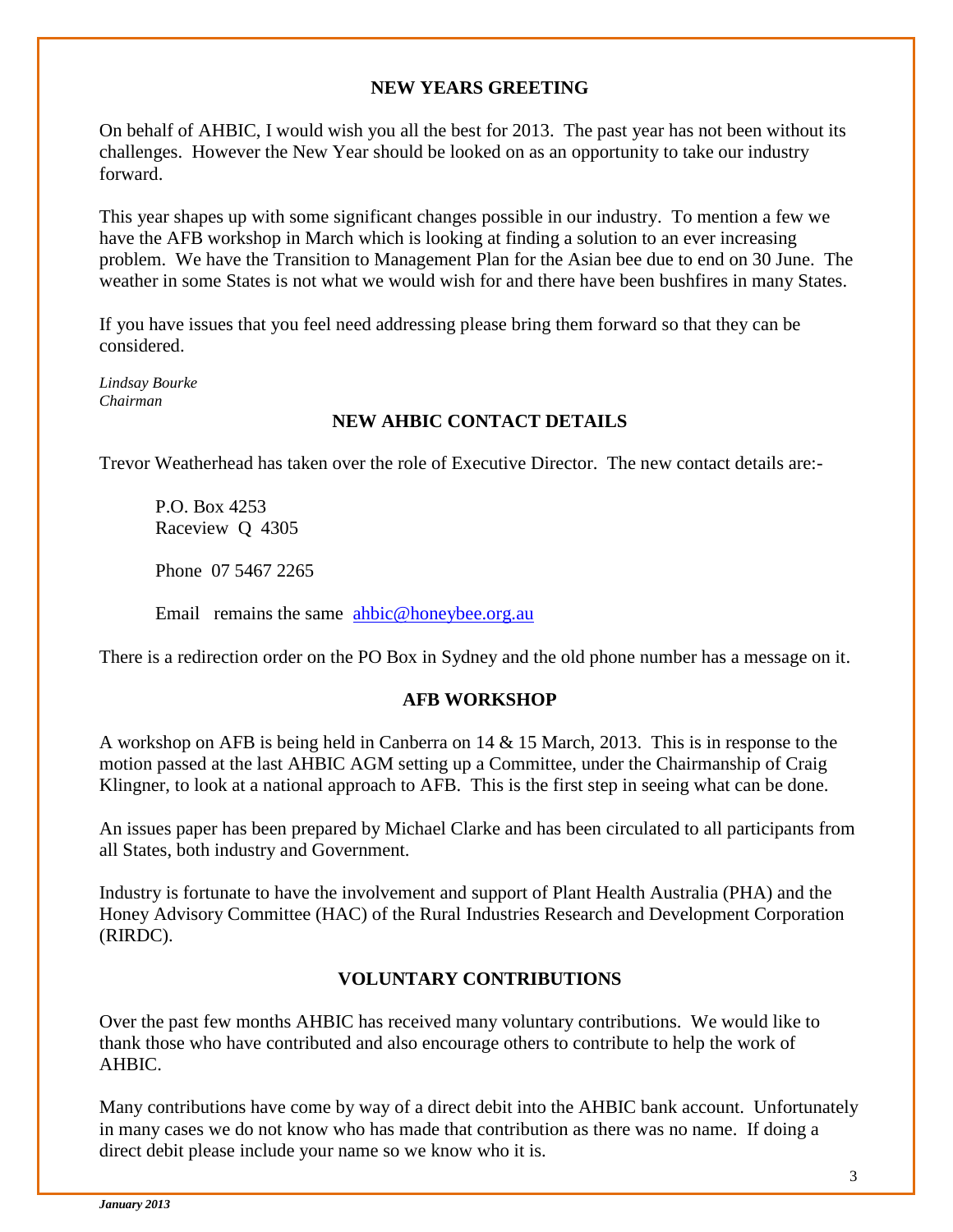#### **2013 ANNUAL GENERAL MEETING**

The 2013 Annual General Meeting is to be held in Perth. The original dates set for the meeting were 4 & 5 July. This has now been changed to the 5 & 6 July. The Beekeepers Section of WAFF will hold their meeting on the  $5<sup>th</sup>$ . The combined dinner will be held that night. AHBIC will meet on the  $6^{\text{th}}$ .

The venue is:-

Country Comfort Intercity Hotel & Apartments 249-263 Great Eastern Highway Belmont WA 6014

I will advise of the booking procedures in the next newsletter and also by way of advice to member organisations and delegates.

#### **REGISTRATION OF COPPER NAPHTHANATE**

AHBIC has been successful in having copper naphthanate registered by the Australian Pesticides and Veterinary Medicines Authority (APVMA) for use in treating beekeeping equipment. The permit number is 13026 and is effective until 30 June 2022.

Unfortunately the 5% concentration was not able to be registered as it was not registered with APVMA as an Agvet chemical. An alternative 2% concentration was able to be registered. Full details are available on the APVMA website at<http://permits.apvma.gov.au/PER13026.PDF>

#### **National Advice 3 – 14 January, 2013**

#### **Interception of Asian bees (***Apis cerana***) in Townsville**

On Wednesday 9 January, some Asian bees (*Apis cerana)* were found flying at the port in Townsville around some containers that had been unloaded from a ship that had arrived from Dili. A swarm of almost 4,000 bees was found on Thursday and destroyed.

The bees were sent to Brisbane and the queen was found. No varroa or tracheal mites were found.

No live Asian bees have been seen in Townsville since the swarm was destroyed. Surveillance will be ongoing for the next few days.

The ship had gone from Port Moresby to Darwin to Dili and then Townsville. To me it is most likely that the swarm would have been loaded or came on board the ship in Dili. However, as a precaution, surveillance was also carried out in Darwin.

After leaving Townsville the ship headed back to south east Asia.

No containers that had been unloaded had left the port prior to the finding of the Asian bees. All containers were thoroughly examined but no more Asian bees were found.

Another good find. The wharfies are certainly one of our best defences.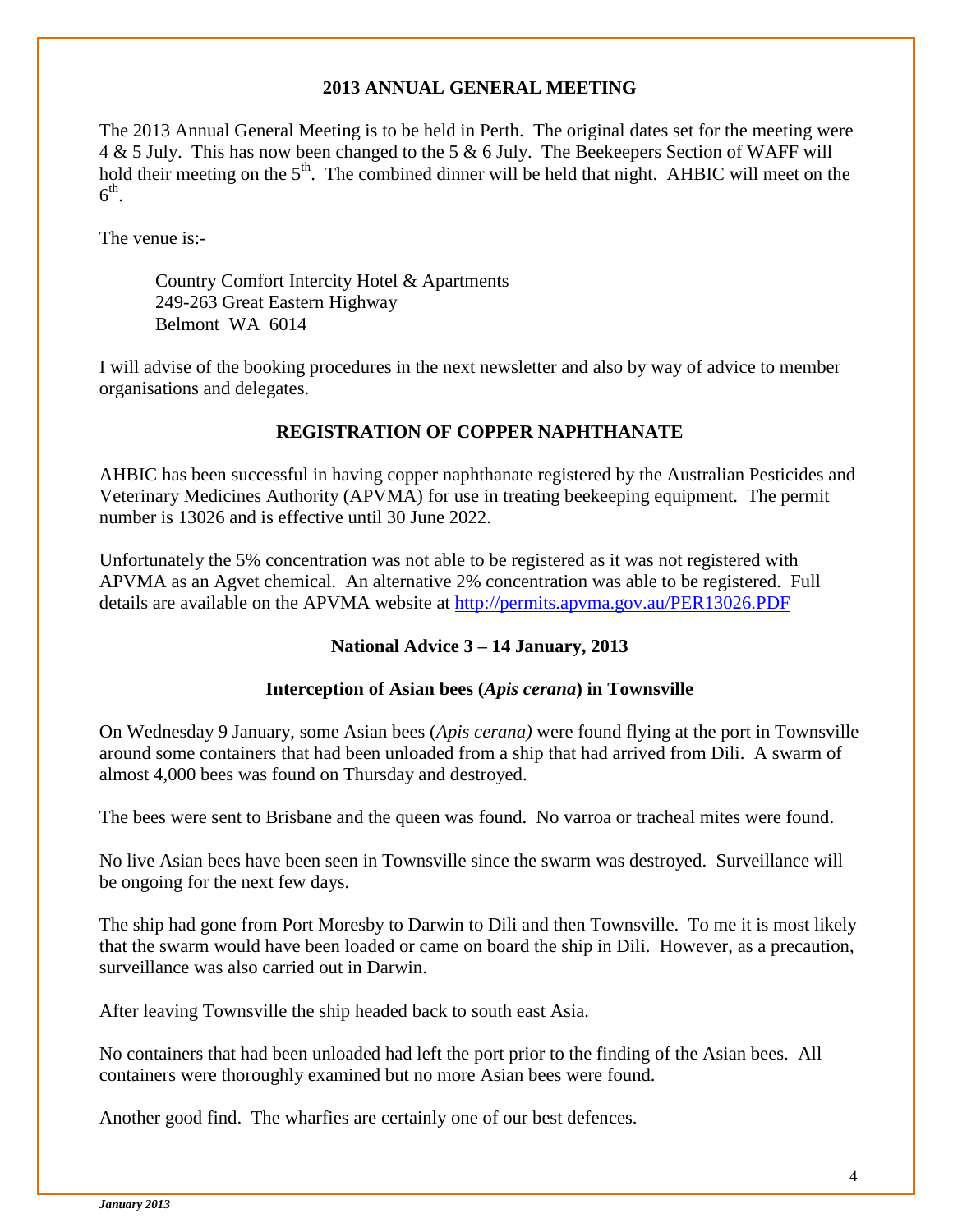If anyone wants any other information, feel free to contact me at any time.

*Trevor Weatherhead 14 January, 2013*

#### **EXECUTIVE MEETING**

The AHBIC Executive met in Brisbane on 26 November, 2012. Over the two (2) days meetings of B-Qual and the Food Safety and Residue Prevention Committee were held thus saving some travelling time for some members.

Some of the issues covered were:-

- The industry submission to the Green Food Paper Plan
- The upcoming AFB workshop
- Live honey bee exports
- Transition to Management Plan for the Asian bee
- National Honey Bee day
- National Surveillance program
- Biosecurity Manual
- Categorisation of various exotic pests

The next Executive meeting is scheduled for 13 March, the day before the AFB workshop in Canberra.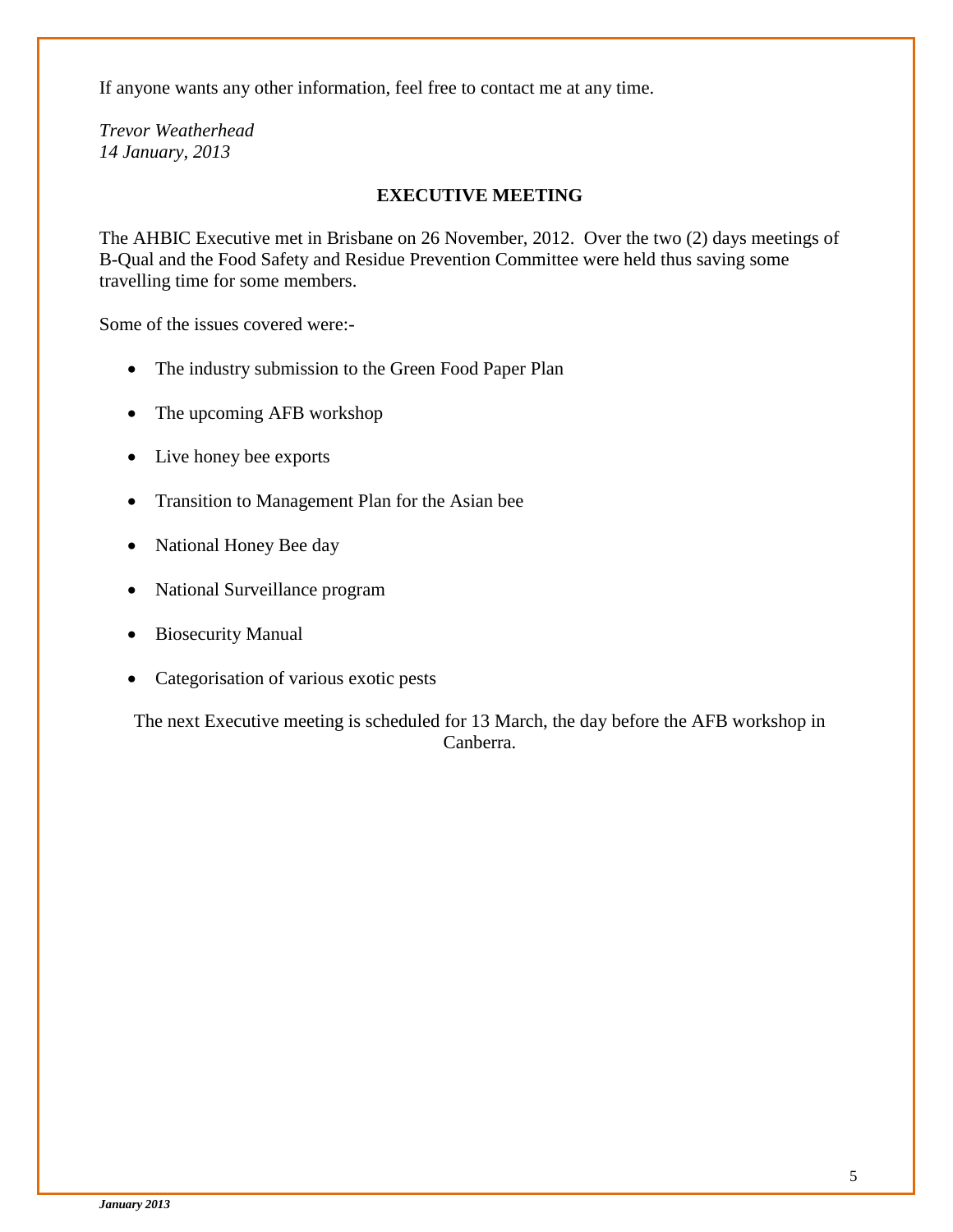#### **AHBIC SEASONAL REPORT**

#### **Victoria - from Bob McDonald. January 2013.**

December weather has been normal with generally hot weather interspersed with cooler days and a little rain in some places.

Clover growing in the irrigation areas of Northern and South Western Victoria and Gippsland will continue flowering during summer and, to a limited extent in high rainfall dry-land areas of South Gippsland and South West Victoria.

All other flowering trees and shrubs etc. have ceased, with probably Citrus yielding the best, followed by Canola in some of the better areas.

**Currently –** At the moment everyone is marking time with very little prospect offering, and pressure being applied to keep bees holding strength until prospects improve.

Some beekeepers are resorting to sugar feeding, usually an unheard of practice at this time of the year.

**Prospects –** The patchy budding on River Red Gum (*Euc.* Camaldulensis) has deteriorated. Red Gum, along with several other Eucalypt species, exploded into new growth during the last two weeks of November. Although heavily budded trees are still holding well with odd trees in flower, many of the lighter budded trees have also shot into new growth. It appears that these trees have shed a large proportion of their mature buds.

The flowering on the Red Gum has resulted in bees only gathering pollen up to date, with only one report from South West Victoria of bees gaining some honey surplus.

Yellow Box beetle has been prevalent in blossom since early December, though not a heavy infestation.

Elsewhere, in the Mallee, there are a few Christmas Mallee (*Euc. Socialis*) trees flowering and providing a little pollen.

Little Red Mallee (*Euc. Leptophylla*) trees have started to flower during late December. Although heavily budded the continued hot, dry weather is putting a question mark over its ability to yield much surplus honey.

Summer flowering Mallee trees often yield nectar more freely after heavy rain. Although long-range forecasts are indicating a dry summer, heavy thunder storms can occur quite often during hot weather.

Also, working bees in the Mallee over the summer can place severe stress on bee hives. With the high day temperatures during November indicating that the coming summer could be hotter than usual, there needs to be a great deal of care taken in where we place our bee hives e.g. sunny/shady positions, how we provide water for them, and how we physically work the bees.

**Elsewhere** – Blackberries – where abundant – are helping to sustain bee hives in the higher rainfall country.

Also White Clover, in the irrigated pasture, but White Clover is not as abundant as it used to be a few years ago.

There is a fair acreage of Seed Lucerne being grown in the South West of the State this season and early reports are that bees are gaining honey.

Summer flowering Iron bark (*Euc. Tricarpa)* is carrying a reasonable crop of buds for late January flowering, where not affected by leaf defoliation.

Some Grey Box (*Euc. acrocarpa*) trees are setting buds, but it is not clear as yet as to how good this bud set is.

The budding on the Red Stringy Bark (*Euc. Macrorhyncha*) in the North East is now questionable as many trees are now carrying heavy growth.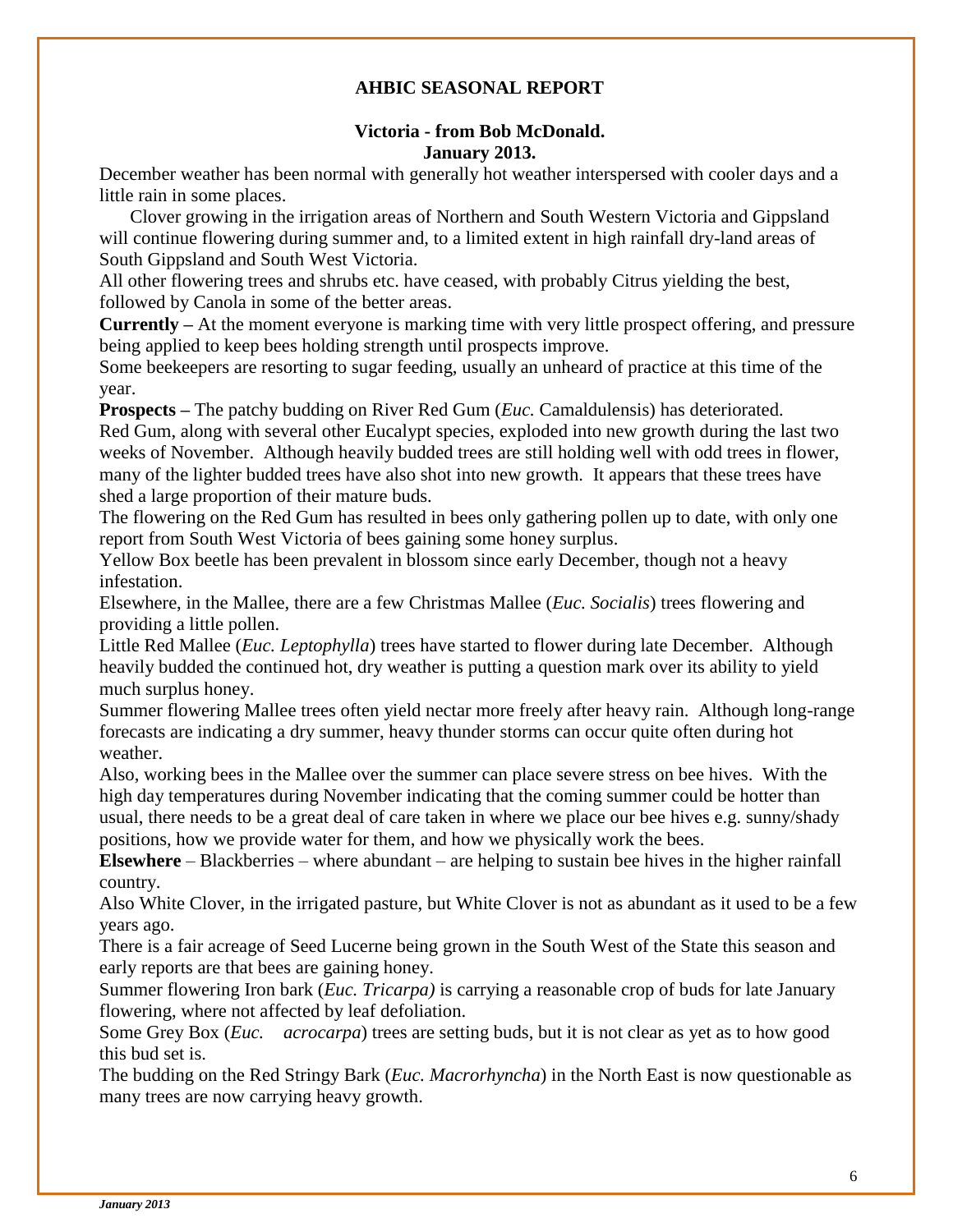There is very little potential to produce any quantity of honey anywhere in Victoria in the short term, with only some very minor prospects in some localised areas and, as these are very limited, it is best to leave these to the locals.

Quite a few of the Eucalypts are showing good new growth with the anticipation of possible bud set for 2013/14 season.

#### **Western Australia - from Rod Pavy**

Spring build up was good last year and most beekeepers had a reasonable crop especially in coastal areas.

Jarrah flowered from end of spring and produced quite well in most areas.

A good crop was taken from the Goldfields area by the few who travelled the distance.

Marri (Western Australian Redgum ) is well budded and should produce a good crop to make an average to good season for most producers.

The Jarrah produced good Pollen and the Marri should do the same for the few who are trapping.

#### **South Australia - from Keith Gibbs**

At the end of almonds, the bees were middling to good and the crop prospects were plentiful. Canola, E. gracilis, E. diversifolia, E. incrassata and E. leucoxylon all yielded a little honey, but no major flow…. let's hope that this year improves.

Most bees have now gone to irrigated Lucerne which is yielding some honey. Most of the dryland Lucerne is now finished and yielded a very poor crop of honey.

Majority of bees are flat, desperately needing breeding conditions and some good honey.

Eucalyptus foecunda is the next potential yielder throughout most of the mallee. It is well budded and it is due to have a big crop after many years of disappointing yields. Melaleuca lanceolata (dryland teatree) has budded in places and there is still some hope for good breeding conditions and perhaps some honey.

We need rain desperately as most trees and the bush is healthy and growing but need the moisture to set buds. Without rain soon, next year could be looking a little dismal. Even though we've had two good years of summer rain in South Australia there has actually been little budding and even less honey yields.

#### **Northern NSW - from Casey Cooper**

With some storms and rain events, most of north NSW is somewhat green. Ground flora has given small amount of honey and good pollen for bees to breed well.

Scatted bud on yellow box failed to produce any honey and went to growth early.

Spotted gum on eastern side of range has been reported to be giving good honey and pollen. Hot weather on tablelands rough bark apple is producing well. Most stringy barks have good bud for the coming months.

Blood wood in Piliga Scrub will need rain to make it worthwhile .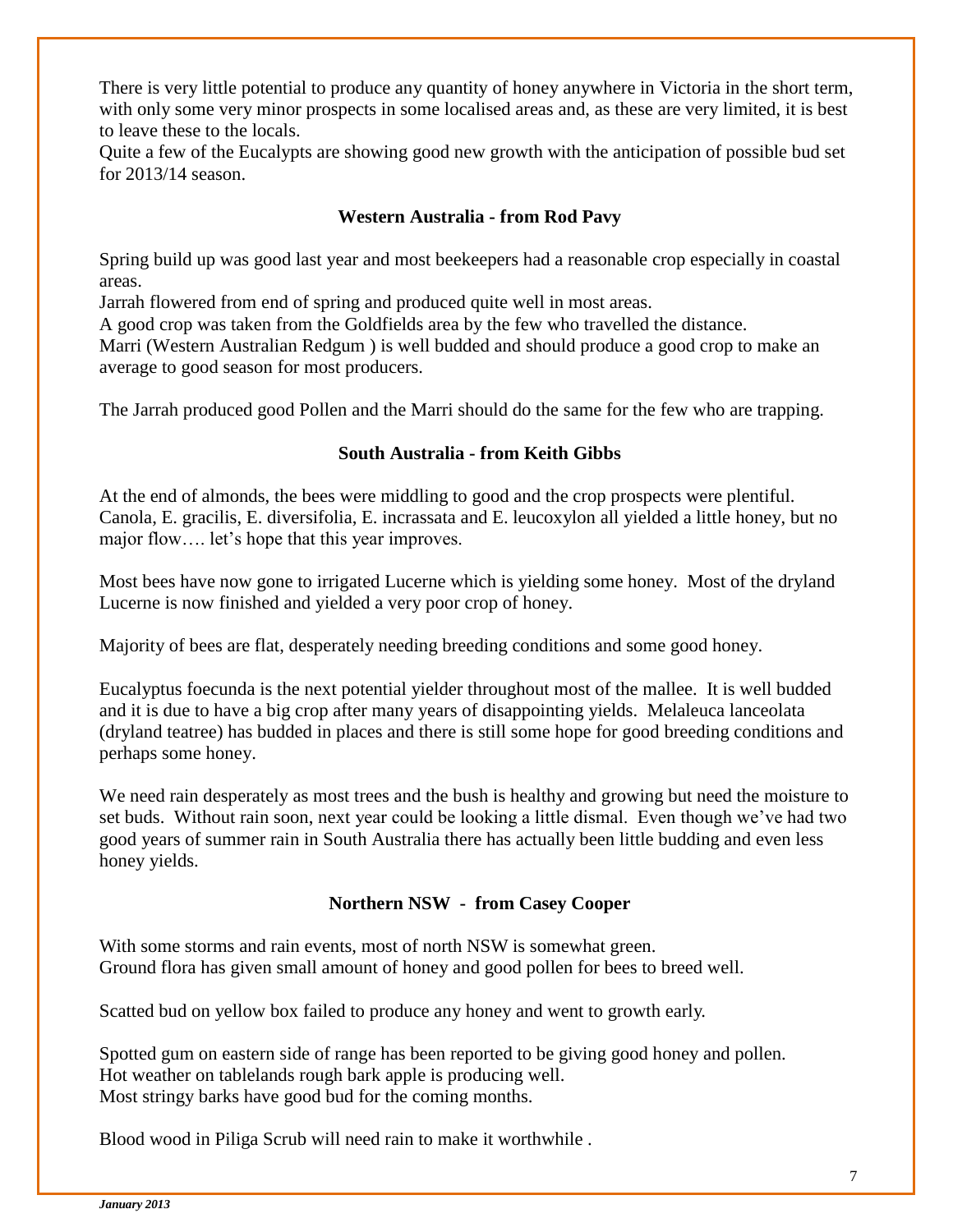Slopes and plain black box and coolabah giving good honey but hot weather take toll on bees.

#### **Queensland - from Bill Winner**

Honey producers are wondering when the weather will settle down in QLD. Scorching temperatures, dry conditions and now the Monsoon's cutting in with heavy rains in the north may well spell a return to normal weather patterns, just a month late. Grey Ironbark yielded a small crop along with small yields of Brush Box. Bloodwood is well budded in many areas and has in places started to flower. Spotted Gum is budded and hopefully will provide build conditions and a honey yield prior to the exodus to the Channel Country for Yapunyah.

There is a lot of concern over potential fire risks and the need for rain.

There is some reluctance to travel south of the border in pursuit of southern honeyflows such as Bloodwood. Recent fires in NSW make that reluctance obvious.

There has been a heavy interest in re-queening hives where breeding conditions are suitable.

Small Hive Beetles have not been a major issue for most producers as yet, though the humidity has been down prior to the wet season.

The majority of honey producers are not holding stocks of honey; packers have been receiving good supplies for the most part as honey is being delivered soon after extraction.

#### **Tasmania – from Lindsay Bourke**

The spring build up was reasonable but not a lot of honey was produced from the usual sources of clover, prickly box and ground flora.

Flowering is late for the leatherwood and some, such as prickly box, are flowering late. The leatherwood is not looking good at the moment. The bush is dry and hard and needs rain. We are still hopeful of a crop from the leatherwood even though some trees are dropping the flowers early.

For those who went west early there was some manuka.

The next couple of weeks will tell if we get a crop of leatherwood.